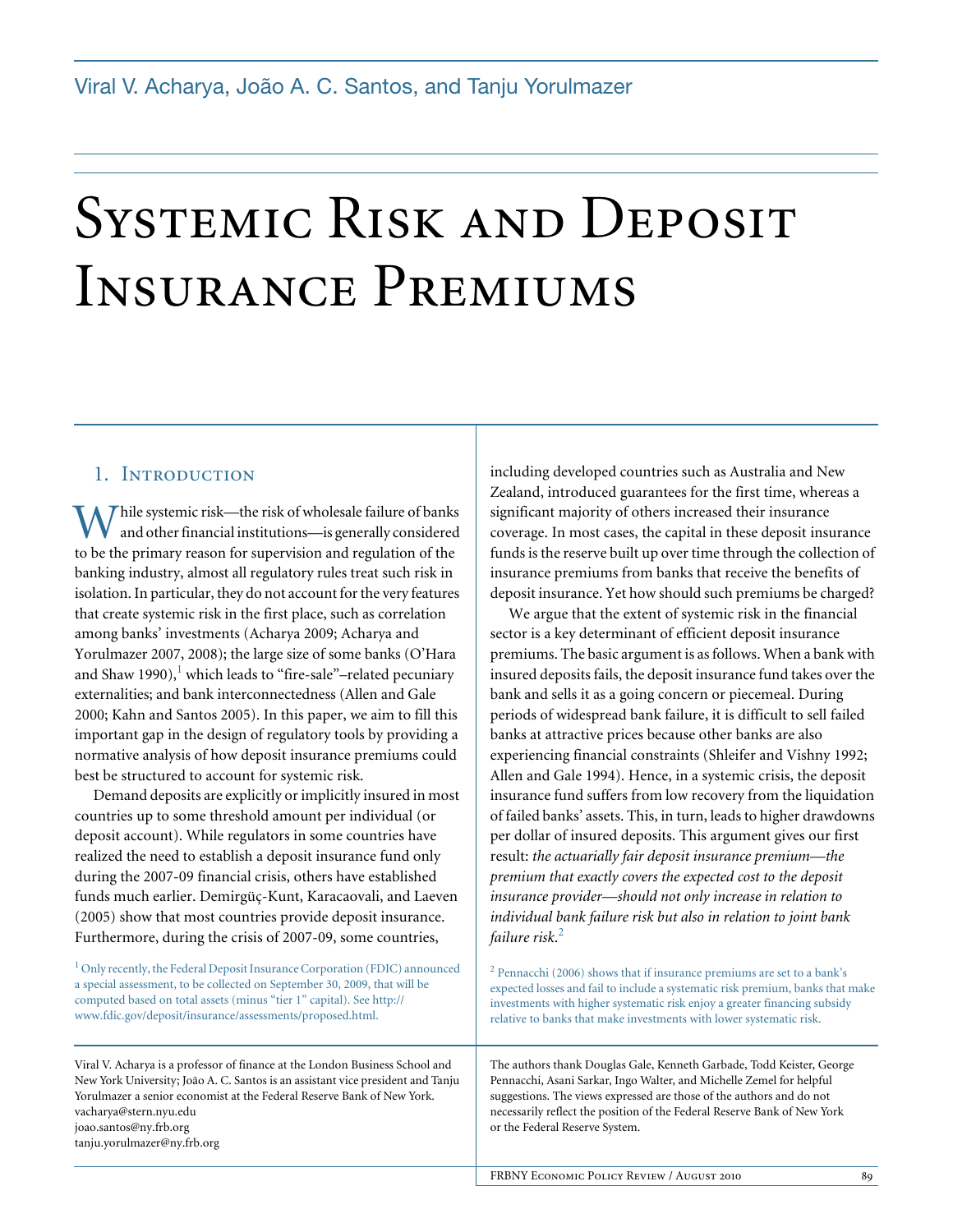In addition, the failures of large banks lead to greater firesale discounts. This occurrence has the potential to generate a significant pecuniary externality that can have adverse contagion-style effects on other banks and the real economy (compared with the effects stemming from the failure of smaller banks). $3$  Hence, the resolution of large banks is more costly for the deposit insurance regulator, directly in terms of losses from liquidating large banks and indirectly from contagion effects. This leads to our second result: *the premium for large banks should be higher per dollar of insured deposit compared with that for small banks.*

Furthermore, bank closure policies reflect a timeinconsistency problem (see, for example, Mailath and Mester [1994] and Acharya and Yorulmazer [2007, 2008]). In particular, regulators ex ante would like to commit to being tough on banks even when there are wholesale failures to discourage banks from ending up in that situation. However, this strategy is not credible ex post, and regulators show greater forbearance during systemic crises. While such forbearance among most regulators around the world has been a feature of the current crisis, it has a strong precedent. For example, Hoggarth, Reidhill, and Sinclair (2004) study resolution policies adopted during thirty-three international banking crises from 1977 to 2002. They document that when faced with individual bank failures, authorities have typically sought a private sector resolution in which the losses have been passed on to existing shareholders, managers, and sometimes uninsured creditors—but not taxpayers. Still, government involvement has been an important feature of the resolution process during systemic crises: at early stages, liquidity support from central banks and blanket government guarantees have been granted, usually at a cost to the budget; bank liquidations have occurred very infrequently, and creditors have rarely suffered any losses.

Such forbearance during systemic crisis creates incentives for banks to herd and become interconnected; thus, when they fail, they do so with others—and this increases their chance of a bailout. Given this collective moral hazard, we obtain our third and final result: *the incentive-efficient premium that discourages banks from excessive correlation in their investments features a higher charge for joint bank failure risk than the actuarially fair premium*. In other words, from a normative standpoint, the deposit insurance premium charged to banks is increasing in systemic risk.

The remainder of our paper is organized as follows. Section 2 offers a brief history of the FDIC and deposit insurance premiums. In Section 3, we describe a model we have developed to provide normative analysis of deposit insurance

<sup>3</sup> Such effects have epitomized the current crisis—especially the failures of Lehman Brothers and (effectively) AIG, although they are not deposit-insured entities.

premiums. Section 4 derives the actuarially fair deposit insurance premium as a function of systemic risk separately for large and small banks. In Section 5, we consider the role of forbearance and derive the incentive-efficient deposit insurance premium—taking into account all potential costs associated with the resolution of failed banks, such as the cost of inefficient liquidations and bailouts—and compare it with the actuarially fair premium. Section 6 concludes.

## 2. The FDIC and Deposit Insurance Premiums

While the three principles used to determine efficient deposit insurance premiums apply generally, it is useful to consider them in the context of how premiums have been priced in the United States. Accordingly, we briefly discuss the Federal Deposit Insurance Corporation—the U.S. deposit insurance regulator—and the premium schemes that have been used in the United States.<sup>4</sup>

In response to the devastating effects of the Great Depression, the U.S. government established the FDIC in 1933 to insure deposits of commercial banks and prevent banking panics. The FDIC's reserves began with a \$289 million capital injection from the U.S. Treasury and the Federal Reserve in 1934. Throughout most of the FDIC's history, deposit insurance premiums have been independent of bank risk, mainly because of the difficulty assessing that risk. Between 1935 and 1990, the FDIC charged flat deposit insurance premiums at the rate of approximately 8.3 cents per \$100 of insured deposits. However, in 1950, the FDIC began to rebate some of the collected premiums. The rebates have been adjusted to target the amount of reserves in the FDIC's deposit insurance fund (DIF).

While the banking industry usually wanted deposit insurance assessments to be set at a relatively low level, the FDIC preferred that premiums be high enough for the reserves to cover future claims from bank failures. In 1980, the DIF was given a range of 1.1 percent to 1.4 percent of total insured deposits. However, as a result of a large number of bank failures during the 1980s, the DIF was depleted. Subsequently, the Financial Institutions Reform, Recovery, and Enforcement Act of 1989 mandated that the premiums be set to achieve a 1.25 percent designated reserve ratio (DRR) of reserves to total insured deposits. (Chart 1 shows total deposits insured by the FDIC; Chart 2 displays the balances of the DIF and the reserve ratio for the 1990-2008 period.)

<sup>4</sup> Our discussion is based largely on Pennacchi (2009) and Cooley (2009); also see Saunders and Cornett (2007).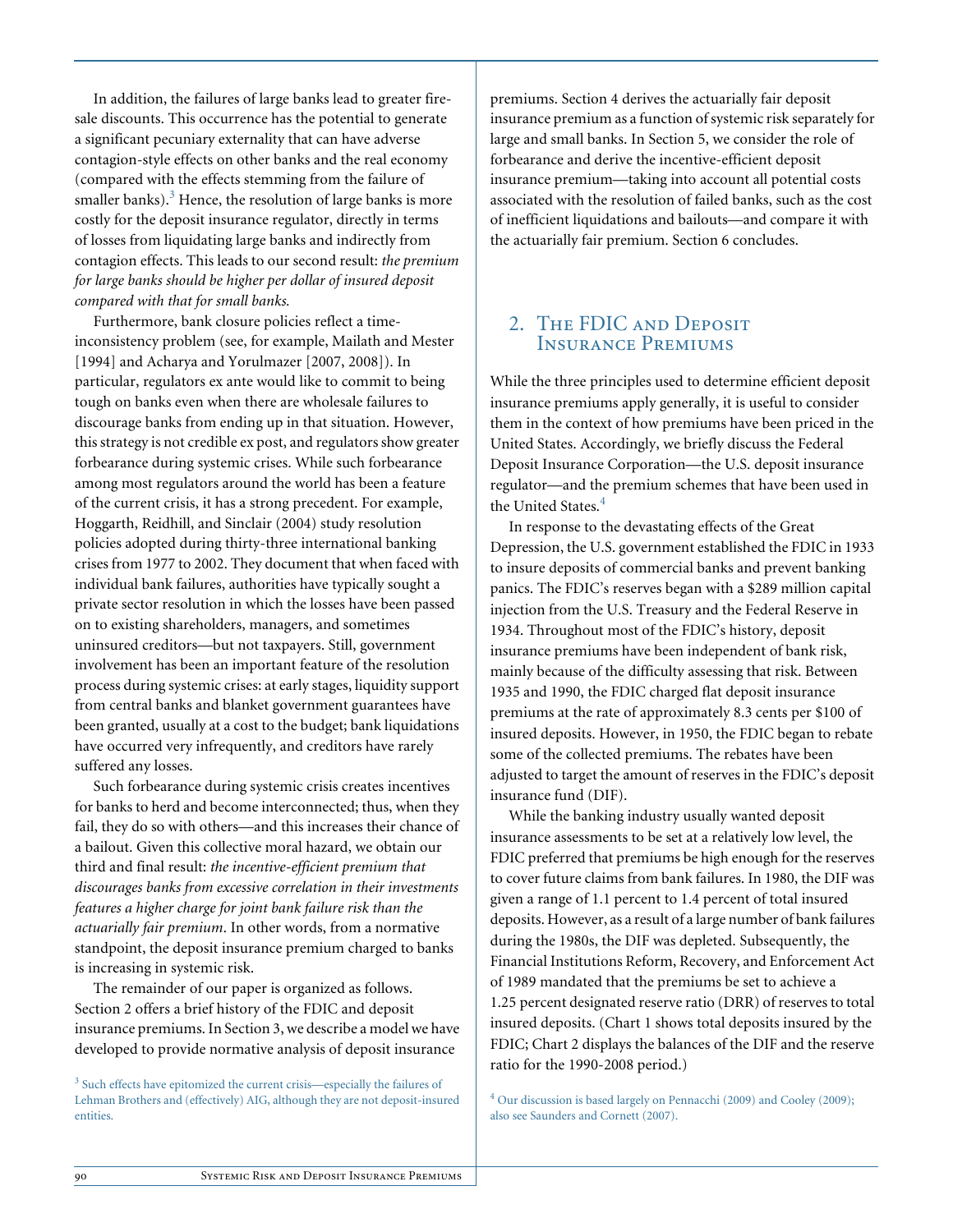

The bank failures of the 1980s and early 1990s led to reforms in the supervision and regulation of banks; these included the Federal Deposit Insurance Corporation Improvement Act (FDICIA) of 1991, which introduced several nondiscretionary rules. In particular, the FDICIA required the FDIC to set risk-based premiums, whereby premiums differed according to three levels of bank capitalization (well capitalized, adequately capitalized, undercapitalized) and three supervisory rating groups (ratings of 1 or 2, a rating of 3, ratings of 4 or 5). However, the new rules have not been as effective as possible in differentiating between banks; indeed, from 1996 to 2006, more than 90 percent of all banks were categorized in the lowest risk category (well capitalized, with a rating of 1 or 2).

Furthermore, the FDICIA and the Deposit Insurance Act of 1996 specified that if DIF reserves exceed the 1.25 percent DRR, the FDIC is prohibited from charging insurance premiums to banks in the lowest risk category. During the 1996-2006 period, DIF reserves were above 1.25 percent of insured deposits and, because the majority of banks were classified in the lowest risk category, these banks did not pay for deposit insurance.

The Federal Deposit Insurance Reform Act of 2005 brought some changes to the setting of insurance premiums. In particular, the Act gave the DRR a range of 1.15 percent to 1.50 percent, instead of a hard target of 1.25 percent. When DIF reserves exceed 1.50 percent (1.35 percent), 100 percent (50 percent) of the surplus is rebated to banks. If DIF reserves fall below 1.15 percent, the FDIC must restore the fund and raise premiums to a level sufficient to return reserves to the DRR range within five years.

During the financial crisis of 2007-09, DIF reserves were hard-hit. The reserves fell to 1.01 percent of insured deposits on June, 30, 2008, and they decreased by \$15.7 billion (45 percent) to \$18.9 billion in the fourth quarter of 2008—

#### Balances of Deposit Insurance Fund and the Reserve Ratio

CHART<sub>2</sub>



plunging the reserve ratio to 0.4 percent of insured deposits, its lowest level since June 30, 1993. $^5$  In the first week of March 2009, the FDIC announced plans to charge 20 cents for every \$100 of insured domestic deposits to restore the DIF.<sup>6</sup> On March 5, 2009, Sheila Bair, Chairperson of the FDIC, said that her agency would lower the charge to approximately 10 basis points if the FDIC's borrowing authority were increased.<sup>7</sup> Subsequently, U.S. senators Christopher Dodd and Michael Crapo introduced a bill that would permanently raise the FDIC's borrowing authority to \$100 billion, from \$30 billion, as well as temporarily allow the agency to borrow as much as \$500 billion in consultation with the President and other regulators.

This short discussion confirms our earlier assertion that deposit insurance premiums have either been risk-insensitive or relied only on individual bank failure risk and never on systemic risk. Furthermore, even when premiums have been risk-sensitive, the focus has been on maintaining reserves at an "appropriate" level. For example, when the deposit insurance fund's reserves become sufficiently high relative to the size of insured deposits, the FDIC in effect returns premiums to banks. This type of approach to premiums is divorced from incentive properties. The rationale for charging banks a

6 "Bair: Without Fee, Fund May Go Dry." *American Banker*, March 5, 2009. 7 "FDIC to Slash Special Fee." *American Banker*, March 6, 2009.

 $5$  More recently, two additional failures have depleted the insurance fund further. On May 1, 2009, federal regulators shut down Silverton Bank, the fifth-largest bank to fail during the financial crisis of 2007-09. The FDIC estimates that the failure would cost the DIF \$1.3 billion. On May 21, 2009, federal regulators seized BankUnited FSB, at an estimated cost of \$4.9 billion to the DIF.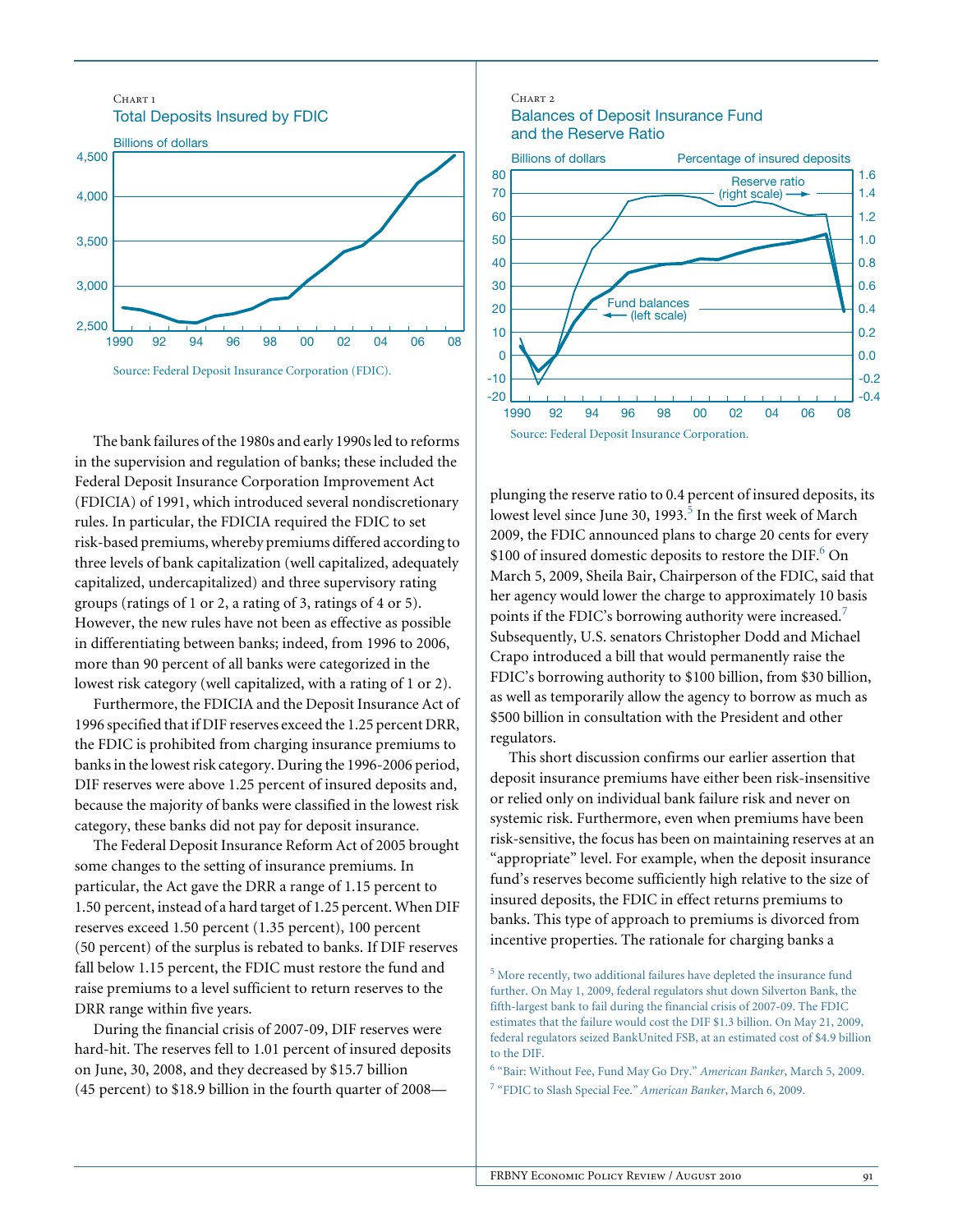premium on a continual basis according to individual and systemic risk, regardless of the deposit insurance fund's size, is that it causes banks to internalize the costs of their failures on the fund and rest of the economy. Since a systemic crisis would most likely make the fund fall short and require the use of taxpayer funds, the incentive-efficient use of excess fund reserves is a return to taxpayers rather than to insured banks.

#### 3. THE MODEL

Our model is purposely simple. It is meant to illustrate the straightforward nature of our three results on the efficient design of premiums. In practice, quantifying systemic risk can be a challenge, but recent advances on this front (see, for instance, Adrian and Brunnermeier [2008] and Acharya et al. [2009]) present the opportunity to employ them in revisions of future deposit insurance schemes.

Our paper is related to the literature on the pricing of deposit insurance (Merton 1977, 1978; Marcus and Shaked 1984; McCulloch 1985; Ronn and Verma 1986; Pennacchi 1987a; Flannery 1991), the difficulty (Chan, Greenbaum, and Thakor 1992) and nondesirability (Freixas and Rochet 1998) of pricing deposit insurance fairly, deposit insurance and the degree of government regulatory control over banks (Pennacchi 1987b), and, more closely, deposit insurance pricing in the presence of regulatory forbearance in the closing of banks (Allen and Saunders 1993; Dreyfus, Saunders, and Allen 1994). However, our paper differs importantly from the literature cited, as our main purpose is to analyze the pricing of deposit insurance in a way that accounts for systemic risk as well as important features that contribute to systemic risk, such as correlation among banks' investments; the large size of some banks, which leads to fire-sale–related pecuniary externalities; and bank interconnectedness (also see Pennacchi [2006]).

We use the set-up in Acharya and Yorulmazer (2007). We consider an economy with three dates  $-t = 0, 1, 2$ , two banks – Bank *A* and Bank *B*, bank owners, depositors, outside investors, and a regulator. Each bank can borrow from a continuum of depositors of measure 1. Bank owners as well as depositors are risk-neutral, and obtain a time-additive utility  $w_t$ , where  $w_t$  is the expected wealth at time *t*. Depositors receive a unit of endowment at  $t = 0$  and  $t = 1$ . Depositors also have access to a reservation investment opportunity that gives them a utility of 1 per unit of investment. In each period, that is, at date  $t = 0$ and  $t = 1$ , depositors choose to invest in this reservation opportunity or in their bank.

Deposits take the form of a simple debt contract with a maturity of one period. In particular, the promised deposit rate is not contingent on investment decisions of the bank or on realized returns. In order to keep the model simple and yet capture the fact that there are limits to equity financing, we do not consider any bank financing other than deposits.

Banks require one unit of wealth to invest in a risky technology. The risky technology can be thought of as a portfolio of loans to firms in the corporate sector. The performance of the corporate sector determines its random output at date  $t + 1$ . We assume that all firms in the sector can either repay fully the borrowed bank loans or they default on these loans. In the case of a default, we assume for simplicity that there is no repayment.

Suppose *R* is the promised return on a bank loan. We denote the random repayment on this loan as  $\tilde{R}$ ,  $\tilde{R} \in \{0, R\}$ . The probability that the return from these loans is high (*R*) in period *t* is  $\alpha_i$ :

(1) 
$$
\tilde{R} = \begin{cases} R \text{ with probability } \alpha_t \\ 0 \text{ with probability } 1 - \alpha_t. \end{cases}
$$

We assume that the returns in the two periods are independent but allow the probability of high return to be different in the two periods. This helps isolate the effect of each probability on our results.

In addition to banks and depositors, there are outside investors who always have funds to purchase banking assets were these assets to be liquidated. However, outsiders do not have the skills to generate the full value from banking assets. To capture this, we assume that outsiders cannot generate *R* in the high state but only  $(R - \Delta)$ . Thus, when the banking assets are liquidated to outsiders, there may be a social welfare loss due to misallocation of these assets. We revisit this point in Section 5, when we investigate whether actuarially fair deposit insurance can prevent systemic risk.

The notion that outsiders may not be able to use banking assets as efficiently as the existing bank owners is akin to the notion of *asset-specificity*, first introduced in the corporate finance literature by Williamson (1988) and Shleifer and Vishny (1992). In summary, this literature suggests that firms whose assets tend to be *specific*, that is, whose assets cannot be readily redeployed by firms outside of the industry, are likely to experience lower liquidation values because they may suffer from fire-sale discounts in cash auctions for asset sales, especially when firms within an industry simultaneously become financially or economically distressed.<sup>8</sup> Regarding the evidence of such specificity for banks and financial institutions, James

<sup>8</sup>There is strong empirical support for this idea in the corporate finance literature, as shown, for example, by Pulvino (1998) for the airline industry and by Acharya, Bharath, and Srinivasan (2007) for the entire universe of defaulted firms in the United States from 1981 to 1999 (see also Berger, Ofek, and Swary [1996] and Stromberg [2000]).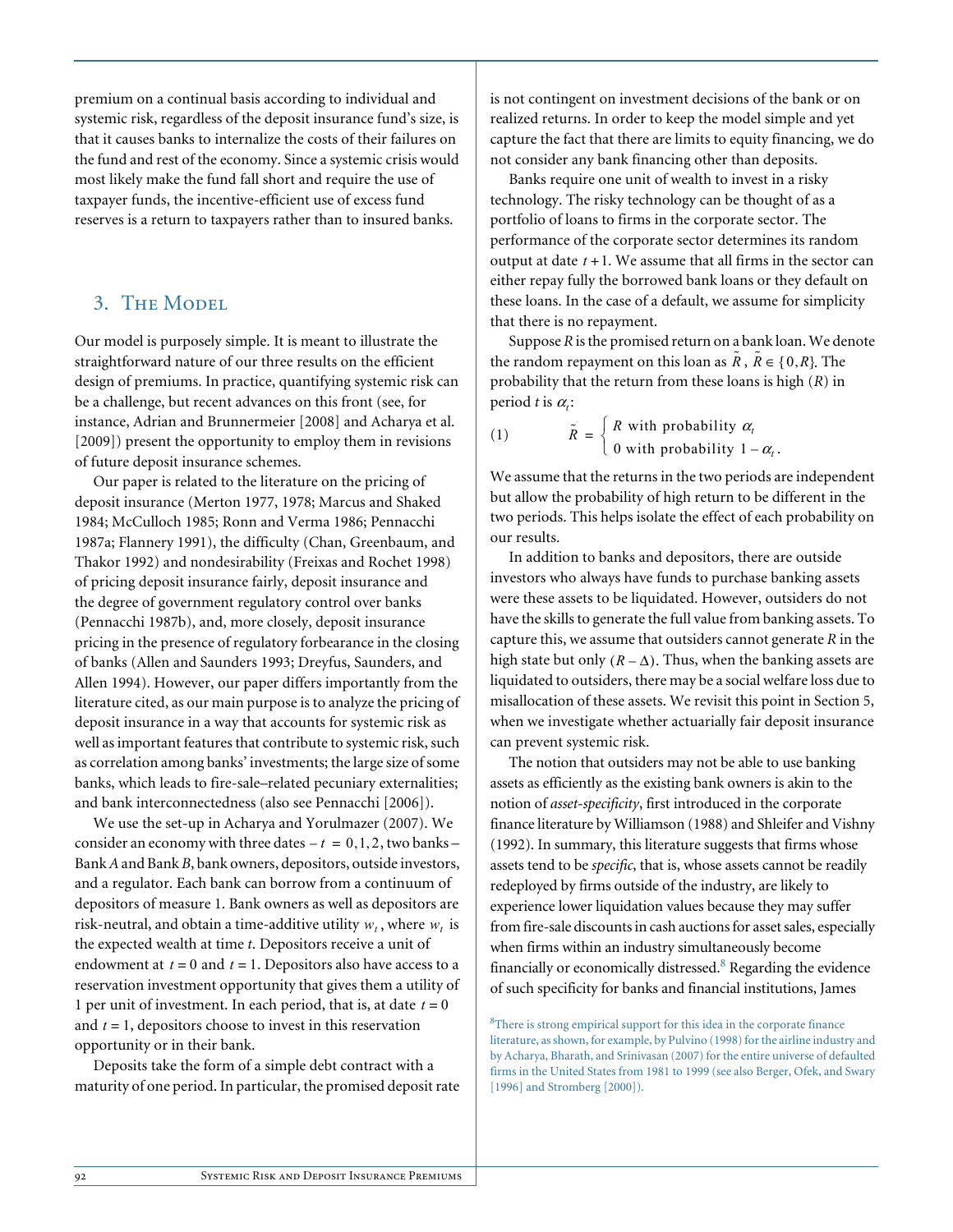(1991) studies the losses from bank failures in the United States from 1985 through mid-1988 and documents that "there is significant going concern value that is preserved if the failed bank is sold to another bank (a 'live bank' transaction) but is lost if the failed bank is liquidated by the FDIC."

In addition, our model includes the presence of a regulator. The deposits are fully insured by the regulator and the regulator charges deposit insurance premiums. Since deposits are fully insured, they are riskless. Hence, the rate of return on deposits is equal to the rate of return from the storage technology, that is, the deposit rate is equal to 1 in both periods. For simplicity, we assume that banks pay the insurance premiums using their retained earnings from earlier investments before  $t = 0$ .

If the return from the first-period investment is high, then the bank operates for one more period and makes the secondperiod investment.<sup>9</sup> For a bank to continue operating, it needs one unit to pay old deposits and an additional one unit to undertake the second-period investment, a total of two units. Since available deposits for a bank amount to only one unit (the endowment of its depositors), if the return from the firstperiod investment is low, then the bank is in default, it is closed, and its assets are sold (we discuss bailouts and recapitalization in Section 5).<sup>10</sup> We assume that if there is a surviving bank, then it has resources from its first-period profits to purchase the failed bank.

The possible states at date 1 are given as follows, where *S* indicates survival and *F* indicates failure:

*SS*: Both banks had the high return, and they operate in the second period.

*SF*: Bank *A* had the high return, while Bank *B* had the low return. Bank *B* is acquired by Bank *A*.

*FS*: This is the symmetric version of state *SF*.

*FF*: Both banks failed.

#### 3.1 Correlation of Bank Returns

A crucial aspect of our model is that banks can choose the correlation of the returns from their investments by selecting the industries they invest in. At date 0, banks borrow deposits and then choose the composition of loans that compose their respective portfolios. This choice determines the level of correlation between the returns from their respective

<sup>9</sup>For simplicity, we assume that the bank does not reinvest its profits from the first investment, for example, distribute them as dividends.

 $10$ In this model, the asset to be sold is the franchise value of the bank, that is, the expected future profit from the second-period investment the bank can take.

#### Joint Probability of Bank Returns

|        |           | Same Industry    |            | Different Industries   |                                                  |
|--------|-----------|------------------|------------|------------------------|--------------------------------------------------|
|        |           | Bank B           |            | Bank B                 |                                                  |
|        |           | High(R)          | Low(0)     | High(R)                | Low(0)                                           |
| Bank A | High(R)   | $\alpha_{\iota}$ | 0          | $\alpha_i^2$           | $\alpha$ <sub>(</sub> 1- $\alpha$ <sub>i</sub> ) |
|        | Low $(0)$ | 0                | $1-\alpha$ | $\alpha_i(1-\alpha_i)$ | $(1-\alpha_i)^2$                                 |

Source: Authors' calculations.

investments. We refer to this correlation as "interbank correlation."

Suppose there are two possible industries in which banks can invest, denoted as 1 and 2. Bank  $A(B)$  can lend to firms  $A_1$ and  $A_2$  ( $B_1$  and  $B_2$ ) in industries 1 and 2, respectively. If in equilibrium banks choose to lend to firms in the same industry, specifically they either lend to  $A_1$  and  $B_1$ , or they lend to  $A_2$  and *B*<sub>2</sub>, then their returns are assumed to be perfectly correlated. However, if they choose different industries, then their returns are less than perfectly correlated, say, independent. When banks invest in the same industry, the correlation of banks' returns is  $\rho = 1$ , whereas when they invest in different industries, we have  $\rho = 0$ . This gives us the joint probability distribution of bank returns as presented in the table. Note that the individual probability of each bank succeeding or failing is constant ( $\alpha_0$  and  $1 - \alpha_0$ , respectively), irrespective of the correlation in their returns. $^{11}$ 

#### 4. Actuarially Fair Insurance without Bailouts

In this section, we assume that the regulator sells the assets of the failed banks. (We analyze regulatory intervention in the form of recapitalization and bailouts in Section 5.)

Next, we show that the actuarially fair deposit insurance premium, the premium that is equal to the expected value of the payments from the insurance fund to the bank's depositors, depends on the correlation structure in banks' investments.

Since deposits are fully insured, the deposit rate in both periods is equal to 1.

In state *FF*, both banks fail, and sale to another bank is not an option. Thus, the failed banks' assets are sold to outsiders, which can also be thought of as the liquidation of the banks'

11Our results hold as long as the probabilities of states *SS* and *FF* are higher when banks invest in the same industry, rather than in different industries.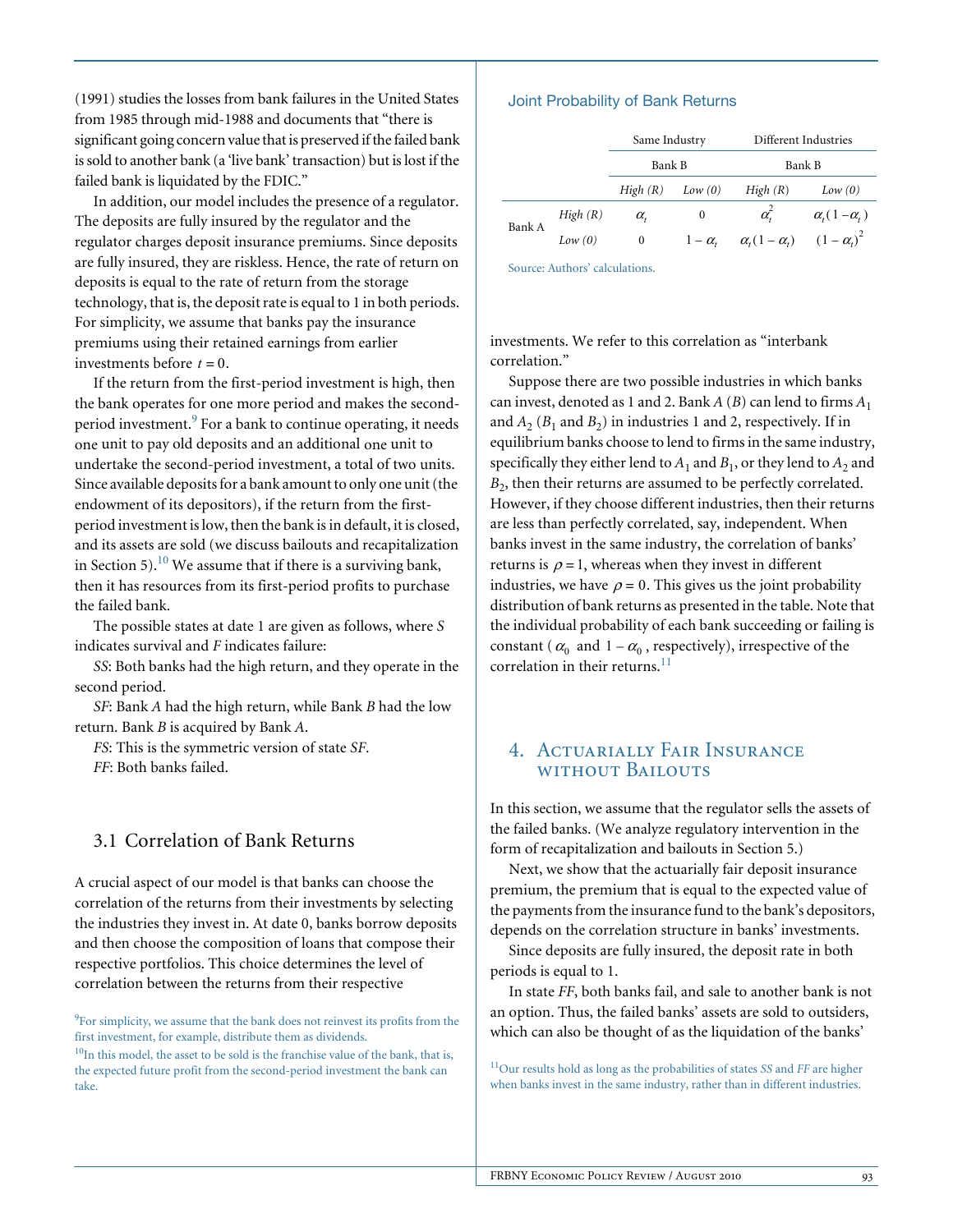assets. Note that the outsiders cannot generate *R* from the banking assets but only  $R - \Delta$  . They are therefore willing to pay a price of at most  $p$  for the failed banks' assets where

$$
(2) \t\t\t pFF = p = \alpha_1(R - \Delta - 1).
$$

We can think of  $p$  as the liquidation value of the bank.

In states *SF* or *FS*, the surviving bank can acquire the failed bank's assets. Note that a surviving bank can generate the full value of *R* from these assets. Thus, these assets are worth  $\bar{p}$  for the surviving bank, where

$$
\bar{p} = \alpha_1(R-1).
$$

Note that  $\bar{p} > p$  . We assume that neither the regulator nor the surviving bank has the full bargaining power for the sale of the failed banks' assets. Thus, the price, denoted as  $p^{SF}$ , lies between *p* and  $\bar{p}$ , that is,  $p^{SF} \in (p, \bar{p})$ .

When banks invest in the same industry with probability  $(1 - \alpha_0)$ , both banks fail and the proceeds from the sale of the failed banks' assets are equal to  $p^{FF} = p$ . Let  $q_s$  be the insurance premium when banks invest in the same industry, where

(4) 
$$
q_s = (1 - \alpha_0)(1 - p).
$$

When banks invest in different industries, with probability  $\alpha_0(1-\alpha_0)$ , only one bank fails and the proceeds from the sale are  $p^{SF}$ ; with probability  $(1 - \alpha_0)^2$ , both banks fail and the proceeds from the sale of the failed banks' assets are equal to  $p^{FF}$  = *p*. Let  $q_d$  be the insurance premium when banks invest in different industries, where

(5) 
$$
q_d = \alpha_0 (1 - \alpha_0)(1 - p^{SF}) + (1 - \alpha_0)^2 (1 - p)
$$

$$
= q_s - \alpha_0 (1 - \alpha_0)(p^{SF} - p).
$$

Since the proceeds from the sale of failed banks' assets are lower when both banks fail, the loss to the insurance fund is higher when both banks fail. Thus, the actuarially fair insurance premiums should be higher when banks invest in the same industry, that is,  $q_s > q_d$ .

*Result 1*—(*Correlation and actuarially fair insurance premiums*): *The actuarially fair insurance premium depends on the correlation between banks' returns and should be higher when banks invest in the same industry, and is given as*   $q_s = q_d + \alpha_0 (1 - \alpha_0) (p^{SF} - p) > q_d$ .

Next, we show that the insurance premium should depend on bank size as well. Suppose that instead of two banks of equal size, we let Bank *A* be the large bank, with the size of depositors much larger than 1, while we keep the size of Bank *B* at 1.

We assume that if the regulator decides to liquidate the small bank, the large bank (or some other bank in the industry) has enough funds to purchase the small bank and can run it efficiently. Thus, assuming that all bargaining power does not lie with the regulator or the acquiring bank, when the small bank is liquidated the liquidation value is assumed to be  $p_{small} \in (p, \overline{p}).$ 

However, the size of Bank *A* is large enough so that the small bank cannot acquire and run the large bank efficiently. Thus, when the large bank is liquidated, it can be purchased only by outside investors and the price per unit of the large bank's assets is  $p_{big} = p$ . Hence, the actuarially fair insurance premiums depend on the size of the bank. In particular, we obtain:

*Result 2*—(*Size and actuarially fair insurance premiums*): *The actuarially fair premium per dollar of insured deposits for the large bank is higher compared with that of the small bank and*

(6) 
$$
q_{small} = (1 - \alpha_0)(1 - p_{small}) < (1 - \alpha_0)(1 - p) = q_{big}
$$
.

So far, we have restricted the actions of the regulator to the provision of deposit insurance and the resolution of bank failures only through sales. Since the failure of large banks or many banks at the same time can result in more adverse effects on the rest of the economy, it is more likely that, in such cases, regulators show forbearance or intervene in the form of bailouts or capital injections, resulting in fiscal costs. This, in turn, strengthens our argument that size and correlation should be an important component of insurance premiums. In the next section, we analyze insurance premiums in the presence of bailouts and recapitalizations, taking into account costs associated with the resolution of failed banks, such as the costs of liquidations and bailouts.

## 5. Resolution of Bank Failures and Insurance Premiums

In this section, we first analyze the problem of resolving bank failures when the regulator can bail out and recapitalize failed banks as well as sell the failed banks to a surviving bank (if any) or to outsiders. We show that in the case of a joint failure of banks, the regulator may prefer to bail out or recapitalize failed banks ex post ("too-many-to-fail" guarantees). However, such guarantees create incentives for banks to herd and make correlated investments, which makes the joint failure state that is, the state of systemic crisis—more likely in the first place.

Next, we derive the *full-cost insurance premiums* that take into account all social costs of bank failures, including costs of inefficient liquidations and bailouts, and show that these premiums should be higher than the actuarially fair insurance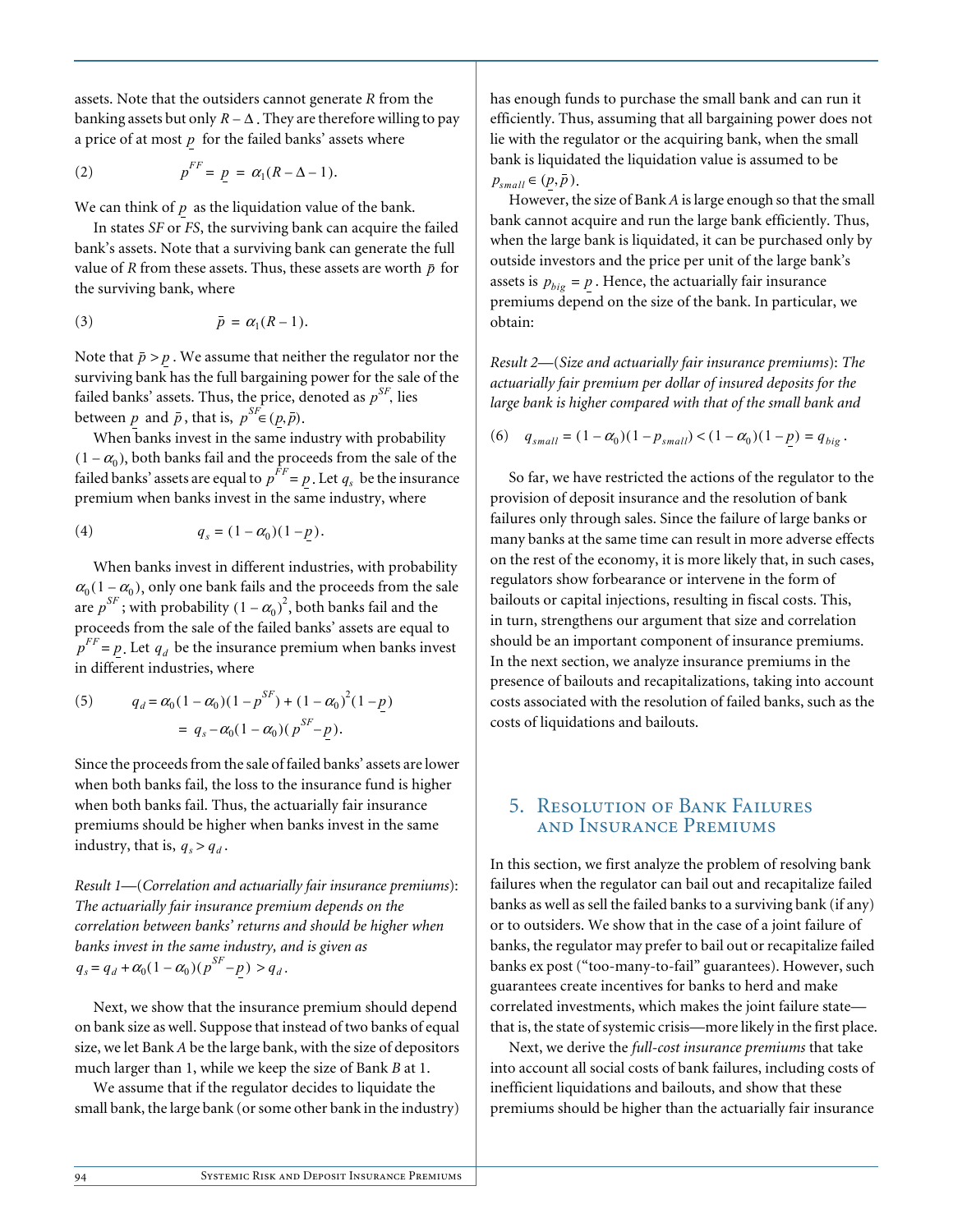premiums derived in Section 4. Furthermore, we analyze how the regulator can use insurance premiums as a tool to minimize the occurrence of systemic crisis by preventing banks from choosing highly correlated investments. We use the term *incentive-efficient full-cost insurance premiums* to describe the premiums that take into account all social costs of bank failures while giving banks incentives to choose the low correlation.

#### 5.1. Resolution of Bank Failures

Since there is no social welfare loss when assets remain in the banking system, the regulator has no incentive to intervene (in the form of bailouts) in states *SS*, *SF*, and *FS*. However, in state *FF*, the assets of failed banks can be purchased only by outside investors, resulting in misallocation costs. Hence, the regulator compares the welfare loss resulting from asset sales to outsiders with the cost of bailing out the failed banks. If it turns out that the welfare loss from inefficient liquidation is greater, then the regulator may decide to intervene in the form of bailouts and recapitalizations. The regulator's ex post decision is thus more involved in state *FF*, and we examine it fully. In order to analyze the regulator's decision to bail out or close failed banks, we make the following assumptions:

1) The regulator incurs a cost of  $f(x)$  when it injects x units of funds into the banking sector. We assume that this cost function is increasing,  $f' > 0$ , and for simplicity we consider a linear cost function:  $f(x) = ax, a > 0$ . While we do not model this cost explicitly, we have in mind fiscal and opportunity costs to the regulator from providing funds with immediacy to the banking sector. Thus, if the regulator bails out only one bank (both banks), it incurs a bailout cost of  $a$  ( $2a$ ).

The fiscal costs of providing funds to the banking sector with immediacy can be linked to a variety of sources, most notably: a) the distortionary effects of tax increases required to fund deposit insurance and bailouts and b) the likely effect of government deficits on the country's exchange rate, manifested in the fact that banking crises and currency crises have often occurred as "twins" in many (especially emerging market) countries. Ultimately, the fiscal cost we have in mind is one of immediacy: Government expenditures and inflows during the regular course of events are smooth, relative to the potentially rapid growth of "off-balance-sheet contingent liabilities," such as the costs of bank bailouts.<sup>12</sup>

2) If the regulator decides not to bail out a failed bank, the existing depositors are paid back through deposit insurance and the failed bank's assets are sold to outsiders. The crucial difference between bailouts and asset sales from an ex post standpoint is that proceeds from asset sales lower the fiscal cost

from the immediate provision of deposit insurance, whereas bailouts produce no such proceeds. In other words, bailouts entail an opportunity cost to the regulator in fiscal terms.

Under these assumptions, the regulator's resolution policy can be characterized as follows. The regulator's objective in state *FF* is to maximize the total expected output of the banking sector net of any bailout or liquidation costs. We denote this as  $E(\Pi_2^{f\!f})$ . Thus, if both banks are closed, the regulator's objective function takes the value

(7) 
$$
E(\Pi_2^{\mathcal{F}}) = 2[\alpha_1(R-\Delta)-1],
$$

which is the liquidation value of banking assets to outsiders. This equals  $[2(\alpha_1 R - 1) - 2\alpha_1 \Delta]$ , the difference between the banking sector output in each of the states *SS*, *SF*, and *FS*, minus the liquidation costs from closing both banks.

If both banks are bailed out, then the regulator's objective function takes the value

(8) 
$$
E(\Pi_2^{ff}) = 2(\alpha_1 R - 1) - f(2),
$$

as the bailout costs are now based on the total amount of funds, 2, injected into the banking sector with immediacy.<sup>13</sup>

Comparing these objective-function evaluations, we obtain the following resolution policy for the regulator in state *FF*. It has the intuitive property that if liquidation costs  $(\alpha_1 \Delta)$  are sufficiently high and/or the costs of bailouts  $(f(.))$  are not too steep, then there are "too many (banks) to fail" and the regulator prefers to rescue failed banks.

*Resolution* : *When both banks fail (state FF), the regulator takes the following actions:* 

- **•** *If*  $\alpha_1 \Delta \leq f(1)$ , then both banks' assets are sold to outsiders.
- If  $\alpha_1 \Delta > f(1)$ , then the regulator bails out both banks.

<sup>12</sup> See, for example, the discussion of fiscal costs associated with banking collapses and bailouts in Calomiris (1998). Hoggarth, Reis, and Saporta (2002) find that the cumulative output losses have amounted to a sizable 15 percent to 20 percent of annual GDP in the banking crises of the past twenty-five years. Caprio and Klingebiel (1996) argue that the bailout of the thrift industry cost \$180 billion (3.2 percent of GDP) in the United States in the late 1980s. They also document that the estimated cost of bailouts was 16.8 percent for Spain, 6.4 percent for Sweden, and 8 percent for Finland. Honohan and Klingebiel (2000) find that countries spent 12.8 percent of their GDP to fix their banking systems, whereas Claessens, Djankov, and Klingebiel (1999) set the cost at 15 percent to 50 percent of GDP. Also see Panageas (2009) for an analysis of the optimal financing of government interventions.

<sup>&</sup>lt;sup>13</sup> With the linear fiscal cost function  $f(.)$ , the regulator either bails out both banks or liquidates both. With a strictly convex fiscal cost function  $f(.)$ , there may be cases in which it is optimal to bail out one bank and liquidate the other, since the marginal cost of bailouts increases as more banks are bailed out. See Acharya and Yorulmazer (2007) for a discussion.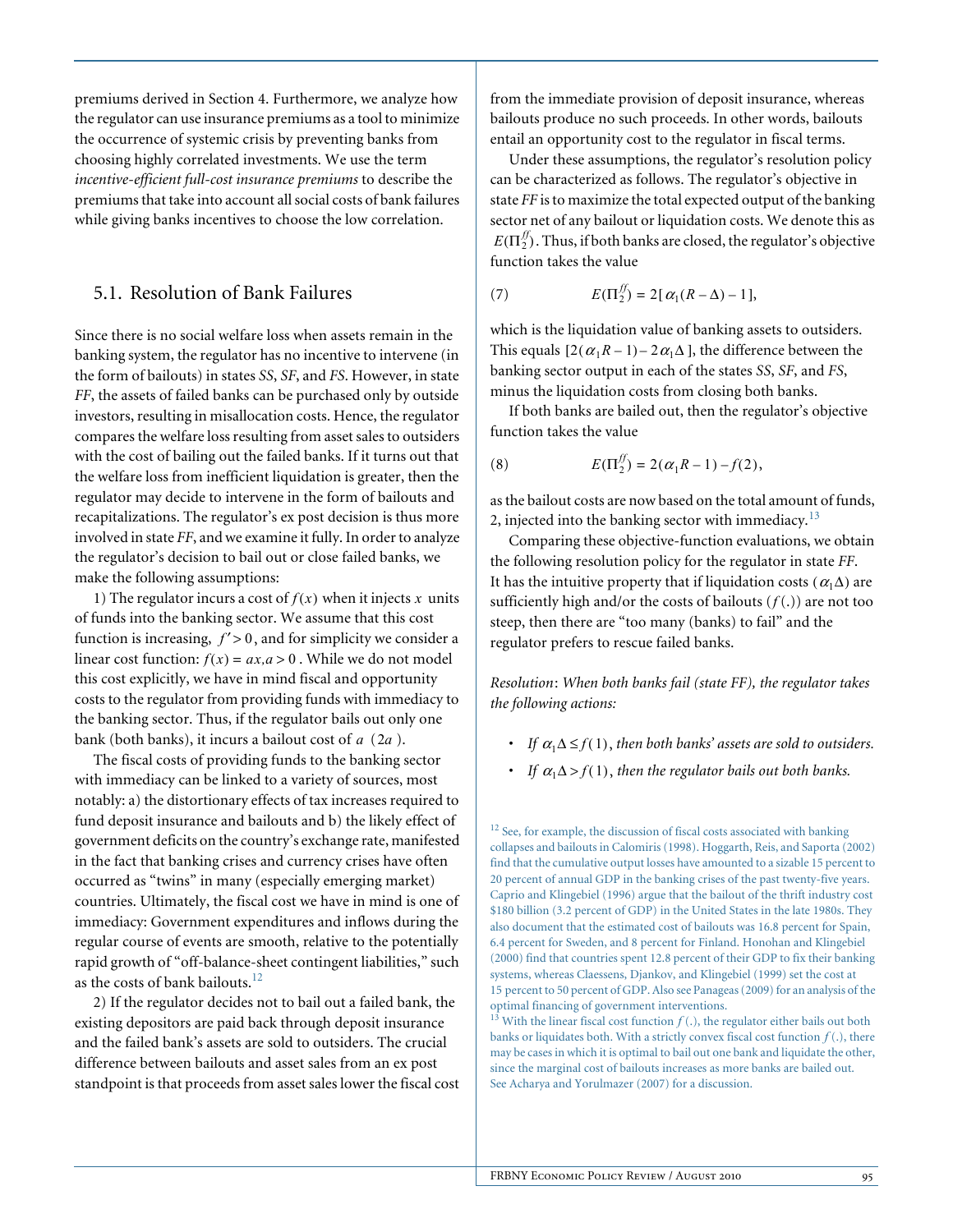Thus, the expected second-period profits of the bank depend on the regulator's decision:

(9) 
$$
E(\pi_2^{ff}) = \begin{cases} 0 \text{ if } \alpha_1 \Delta \leq f(1) \\ \bar{p} \text{ if } \alpha_1 \Delta > f(1) \end{cases}.
$$

Note that in either case, in state *FF* there is a social welfare loss resulting from bailout or liquidation, whereas no such cost arises in states *SF* or *FS*. Thus, the socially optimal outcome is achieved when the probability of state *FF* is at a minimum, that is, when banks invest in different industries.

#### 5.2. Systemic Risk and Insurance Premiums

First, we derive the *full-cost insurance premiums*—the premiums that take into account all social costs of bank failures including costs of liquidations and bailouts. Note that the actuarially fair insurance premiums in Section 4 take into account only the expected payments to depositors; thus, they fail to account for the social costs of bank failures, such as costs of liquidations and bailouts.

We can show that the full-cost insurance premiums  $\tilde{q}_s$  and  $\tilde{q}_d$  when banks invest in the same industry and in different industries, respectively, are given as:

(10) 
$$
\tilde{q}_s = (1 - \alpha_0)[(1 - p) + \min{\{\alpha_1 \Delta, f(1)\}}] > q_s
$$
, and

(11) 
$$
\tilde{q}_d = \alpha_0 (1 - \alpha_0)(1 - p^{SF}) + (1 - \alpha_0)^2 [(1 - p) + \min{\{\alpha_1 \Delta, f(1)\}}] > q_d.
$$

We can obtain the relationship between these insurance premiums as follows:

(12) 
$$
\tilde{q}_s = \tilde{q}_d + \alpha_0 (1 - \alpha_0) [(\rho^{SF} - \underline{p}) + \min{\{\alpha_1 \Delta, f(1)\}}] > \tilde{q}_d.
$$

As in the case of actuarially fair insurance premiums, the loss to the regulator through the insurance fund is higher when both banks fail. Furthermore, the joint failure state is always associated with social costs, such as costs from inefficient liquidations or bailouts, whereas these costs can be avoided in the individual failure states. Thus, the full-cost insurance premiums are higher than the actuarially fair insurance premiums, that is,  $\tilde{q}_s > q_s$  and  $\tilde{q}_d > q_d$ . Furthermore, the wedge between the insurance premiums  $\tilde{q}_s$  and  $\tilde{q}_d$  is higher compared with the corresponding wedge for the actuarially fair insurance premiums, that is,  $\tilde{q}_s - \tilde{q}_d > q_s - q_d$ .

Next, we investigate banks' choice of correlation in their investments and find the *incentive-efficient insurance premiums*  $\hat{q}_s$  and  $\hat{q}_d$  that induce banks to choose the low correlation. Also, we combine our results with those of the previous

discussion to find the *incentive-efficient full-cost insurance premiums* that take into account all costs associated with the resolution of failed banks while incentivizing banks to choose the low correlation.

In the first period, both banks are identical. Hence, we consider a representative bank. Formally, the objective of each bank is to choose the level of interbank correlation  $\rho$  at date 0 that maximizes

(13) 
$$
E(\pi_1(\rho))+E(\pi_2(\rho)),
$$

where discounting has been ignored since it does not affect any of the results. Recall that if banks invest in different industries, then interbank correlation  $\rho$  equals 0, or else it equals 1.

Note that when banks invest in the same industry,  $Pr(SF) = 0$ , so that

(14) 
$$
E(\pi_2(1)) = \alpha_0 E(\pi_2^{ss}) + (1 - \alpha_0) E(\pi_2^{ff}) - \hat{q}_s.
$$

When banks invest in different industries, we obtain that

(15) 
$$
E(\pi_2(0)) = \alpha_0^2 E(\pi_2^{ss}) + \alpha_0 (1 - \alpha_0) E(\pi_2^{sf}) + (1 - \alpha_0)^2 E(\pi_2^{ff}) - \hat{q}_d.
$$

We know that  $E(\pi_2^{sf}) = E(\pi_2^{ss}) + (\bar{p} - p^{SF})$ . Thus, we can write

(16) 
$$
E(\pi_2(0)) = \alpha_0 E(\pi_2^{ss}) + \alpha_0 (1 - \alpha_0) (\bar{p} - p^{SF})
$$

$$
+ (1 - \alpha_0)^2 E(\pi_2^{ff}) - \hat{q}_d,
$$

which gives us

(17) 
$$
E(\pi_2(1)) - E(\pi_2(0)) = \alpha_0 (1 - \alpha_0) [E(\pi_2^{ff}) - (\bar{p} - p^{SF})]
$$
  
  $+ \hat{q}_d - \hat{q}_s$ .

Hence, the only terms that affect the choice of interbank correlation are the subsidy that failed banks receive  $(E(\pi_2^{f\!f}) )$ from a bailout in state *FF*, the discount the surviving bank receives in state *SF* from acquiring the failed bank's assets, and the deposit insurance premiums  $\hat{q}_s$  and  $\hat{q}_d$ . Therefore, for banks to choose the low correlation, the premium charged when banks invest in the same industry has to be at least:

(18) 
$$
\hat{q}_s = \alpha_0 (1 - \alpha_0) [E(\pi_2^{ff}) - (\bar{p} - p^{SF})] + \hat{q}_d.
$$

Note that when the regulator chooses to liquidate the failed bank, rather than bail it out, there is no bailout subsidy and the full-cost insurance premiums  $\tilde{q}_s$  and  $\tilde{q}_d$  are at the same time incentive-efficient, that is, they induce banks to choose the low correlation. However, when the regulator bails out failed banks, the subsidy from the bailout creates a wedge between the incentive-efficient premium  $\hat{q}_s$  and the full-cost insurance premium  $\tilde{q}_s$ . Combining this with our previous result on the insurance premium, we obtain the *incentive-efficient full-cost*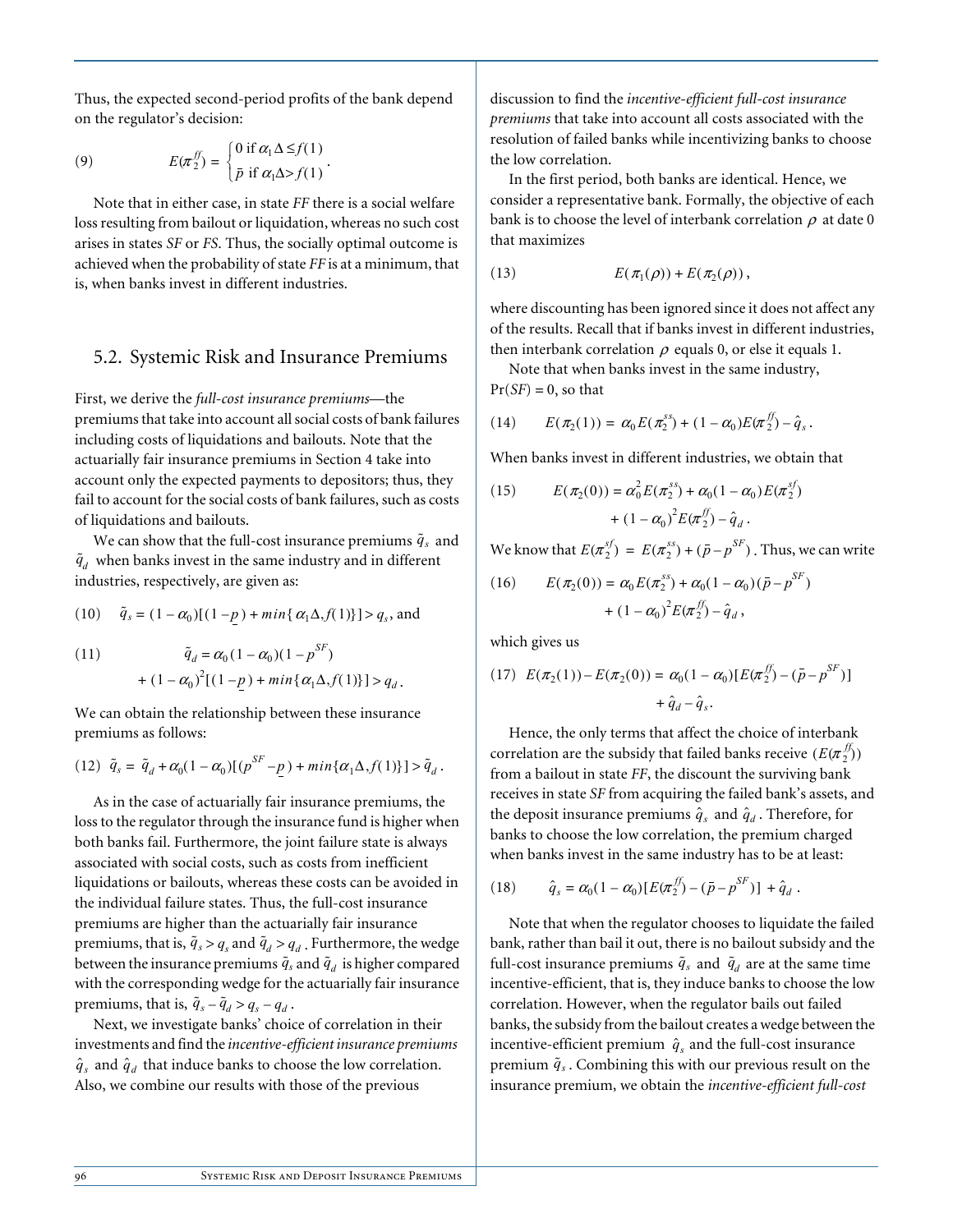*premiums* as  $\tilde{q}_d$  when banks invest in different industries and  $\overline{q}_s$  = max { $\tilde{q}_s$ *,* $\hat{q}_s$ } when banks invest in the same industry. When the regulator charges the premiums  $(\bar{q}_s, \tilde{q}_d)$ , banks choose the low correlation (incentive-efficient) and pay for the entire expected costs associated with their failure, including the costs of inefficient liquidations and bailouts. We obtain the following result:

*Result 3* —(*Incentive-efficient full-cost premiums*): *The insurance premiums that induce banks to choose the low correlation and*  that cover all expected costs associated with bank failures are  $\tilde{q}_{\vec d}$ and  $\bar{q}_s$  =  $max$  {  $\tilde{q}_s$ ,  $\hat{q}_s$ } when banks invest in different industries *and the same industry, respectively. Furthermore, we obtain*   $\tilde{q}_s > q_s$  and  $\tilde{q}_d > q_d$ , and the wedge between the insurance premiums  $\bar{q}_s$  and  $\tilde{q}_d$  is higher compared with the corresponding *wedge for the actuarially fair insurance premiums, that is,*   $\bar{q}_s - \tilde{q}_d > q_s - q_d$ .

Note that the insurance premiums with regulatory intervention in the form of bailouts are different from the ones without such regulatory intervention. Given that the regulator may not be credible in closing banks during systemic crises, which creates incentives for banks to invest in the same industry ex ante, deposit insurance premiums may act as a tool to alleviate the time-inconsistency problem inherent in the regulator's policy.

We observe government bailouts during banking crises, more so when a crisis is systemic. Thus, banks may have private benefits from choosing correlated investments such as possible bailouts. In those cases, the actuarially fair premium (which may no longer be fair from a social welfare point of view) may not be enough to prevent banks from choosing highly correlated investments. If we believe that the social costs of bank failures (either misallocation costs due to liquidation and destruction of value, or costs of bailouts) increase in a convex fashion as the number of failures increases, then the regulator would like to prevent states in which many banks fail, that is, the regulator would like to prevent banks from being overexposed to common risk factors. In those cases, the actuarially fair premium may not prevent banks from investing in the same industry, that is, it may not prevent systemic bank failures. Thus, for the regulator to prevent systemic risk, all

costs of failures should be priced in, and the premium imposed when banks invest in the same industry should be higher.

The practical design of regulatory tools to address important contributors to systemic risk, such as correlation and size, can be difficult and potentially costly from a political point of view. An alternative way to address these issues is through the use of closure rules. One possibility, as Acharya and Yorulmazer (2008) argue, is to use taxpayer funds, not to guarantee bank debt, but to make transfers to healthier institutions and enable the institutions to acquire failed banks at higher costs than they would using only private funds. Such mechanisms, however, have their limits, as larger banks emerge from crisis resolution and closure rules are generally negatively affected by time-inconsistency problems.

### 6. Conclusion

This paper has shown that the efficient setting of deposit insurance premiums would be most effective if it took into account systemic risk, which justifies the existence of such insurance in the first place. Some of the major factors that lead to systemic risk are correlation among banks' returns, bank size, and bank interconnectedness. These factors need to be explicitly and continually considered when setting deposit insurance premiums.

Our focus has been on the pricing of deposit insurance. Although the same principles apply to the design of other regulatory tools, such as capital and liquidity requirements (Acharya 2009), an interesting question is the effectiveness of different regulatory rules in addressing different sources of systemic risk.<sup>14</sup> Systemic risk is a negative externality arising from one financial institution's failure on other institutions and the economy; it entails significant welfare costs when it materializes in the form of widespread failures. Regulation is required to maintain efficient levels of systemic risk—much like pollution is regulated through the imposition of certain taxes. However, such regulation will be effective only if it is tied to the extent of systemic risk.

<sup>14</sup>Sharpe (1978) shows that in the absence of moral hazard and information frictions, there is an isomorphism between risk-based insurance premiums and risk-related capital standards. Flannery (1991), however, shows that when there is asymmetry of information, this isomorphism no longer holds.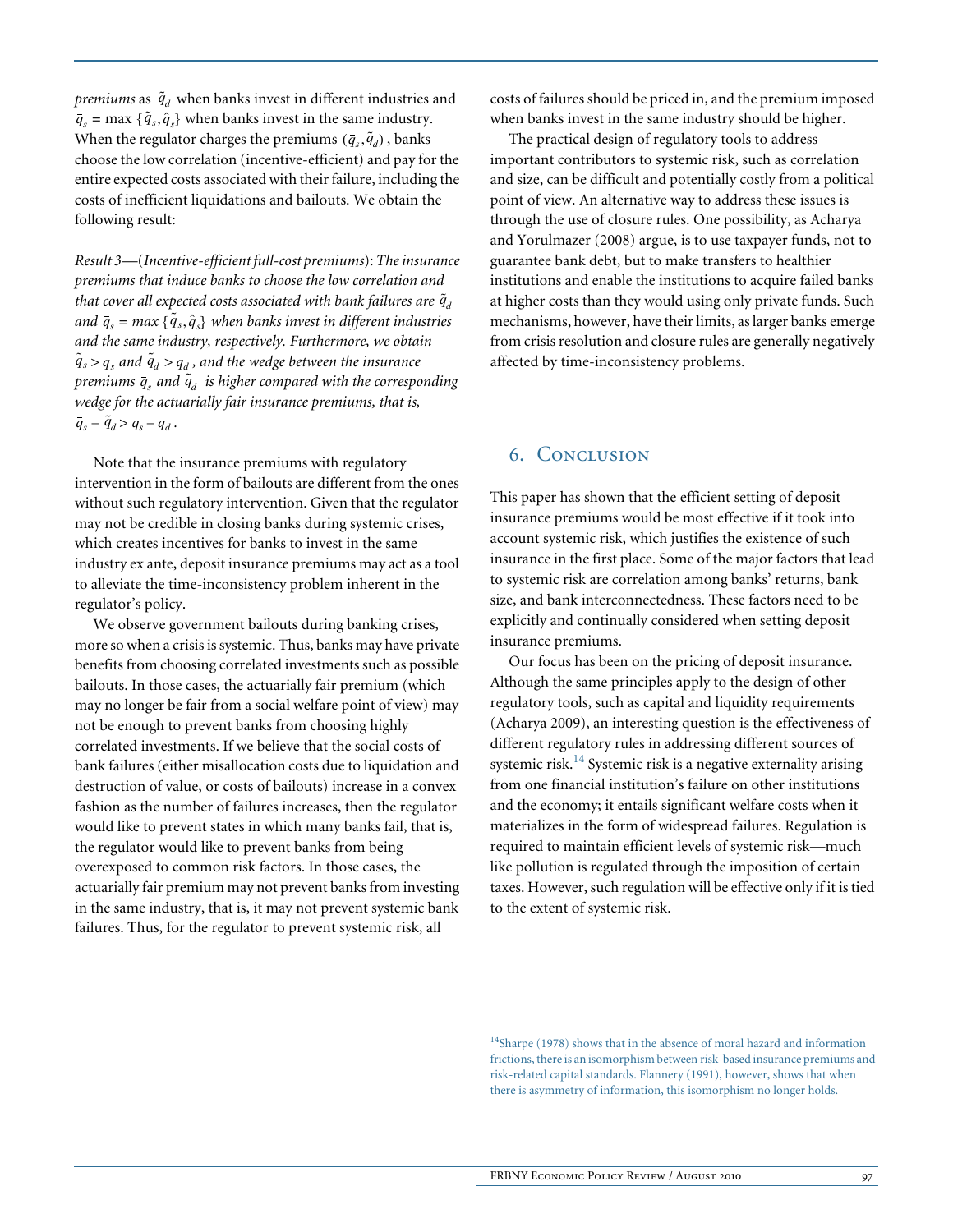#### **REFERENCES**

- *Acharya, V. V.* 2009. "A Theory of Systemic Risk and Design of Prudential Bank Regulation." JOURNAL OF FINANCIAL STABILITY 5, no. 3 (September): 224-55.
- *Acharya, V. V., S. T. Bharath, and A. Srinivasan*. 2007. "Does Industry-Wide Distress Affect Defaulted Firms? Evidence from Creditor Recoveries." Journal of Financial Economics 85, no. 3 (September): 787-821.
- *Acharya, V. V., L. Pedersen, T. Philippon, and M. Richardson*. 2009. "Regulating Systemic Risk." In V. V. Acharya and M. Richardson, eds., Restoring Financial Stability: How to Repair a Failed System, Chapter 13. John Wiley & Sons.
- *Acharya, V. V., and T. Yorulmazer*. 2007. "Too-Many-To-Fail— An Analysis of Time-Inconsistency in Bank Closure Policies." JOURNAL OF FINANCIAL INTERMEDIATION 16, no. 1 (January): 1-31.
- ———. 2008. "Cash-in-the-Market Pricing and Optimal Resolution of Bank Failures." REVIEW OF FINANCIAL STUDIES 21, no. 6 (November): 2705-42.
- *Adrian, T., and M. K. Brunnermeier*. 2008. "CoVar." Federal Reserve Bank of New York STAFF REPORTS, no. 348, September.
- *Allen, F., and D. Gale*. 1994. "Limited Market Participation and Volatility of Asset Prices." American Economic Review 84, no. 4 (September): 933-55.
	- ———. 2000. "Financial Contagion." Journal of Political Economy 108, no. 1 (February): 1-33.
- *Allen, L., and A. Saunders*. 1993. "Forbearance and Valuation of Deposit Insurance as a Callable Put." Journal of Banking and Finance 17, no. 4 (June): 629-43.
- *Berger, P., E. Ofek, and I. Swary*. 1996. "Investor Valuation of the Abandonment Option." Journal of Financial Economics 42, no. 2 (October): 257-87.
- *Calomiris, C. W*. 1998. "Blueprints for a Global Financial Architecture, Reform Proposals." International Monetary Fund.
- *Caprio, G. Jr., and D. Klingebiel*. 1996. "Bank Insolvencies: Cross-Country Experience." World Bank Policy Research Working Paper no. 1620, July.
- *Chan, Y., S. I. Greenbaum, and A. V. Thakor*. 1992. "Is Fairly Priced Deposit Insurance Possible?" Journal of Finance 47, no. 1 (March): 227-45.
- *Claessens, S., S. Djankov, and D. Klingebiel*. 1999. "Financial Restructuring in East Asia: Halfway There?" World Bank Financial Sector Discussion Paper no. 3, September.
- *Cooley, T. F*. 2009. "A Captive FDIC." Forbes.com, April 15.
- *Demirgüç-Kunt, A., B. Karacaovali, and L. Laeven*. 2005. "Deposit Insurance around the World: A Comprehensive Database." World Bank Policy Research Working Paper no. 3628, June.
- *Dreyfus, J.-F., A. Saunders, and L. Allen*. 1994. "Deposit Insurance and Regulatory Forbearance: Are Caps on Insured Deposits Optimal?" Journal of Money, Credit, and Banking 26, no. 3, part 1 (August): 412-38.
- *Flannery, M*. *J*. 1991. "Pricing Deposit Insurance When the Insurer Measures Bank Risk with Error." Journal of Banking and Finance 15, no. 4-5 (September): 975-98.
- *Freixas, X., and J.-C. Rochet*. 1998. "Fair Pricing of Deposit Insurance. Is It Possible? Yes. Is It Desirable? No." Research in Economics 52, no. 3 (September): 217-32.
- *Hoggarth, G., J. Reidhill, and P. Sinclair*. 2004. "On the Resolution of Banking Crises: Theory and Evidence." Bank of England Working Paper no. 229.
- *Hoggarth, G., R. Reis, and V. Saporta*. 2002. "Costs of Banking System Instability: Some Empirical Evidence." Journal of Banking and Finance 26, no. 5 (May): 825-55.
- *Honohan, P., and D. Klingebiel*. 2000. "Controlling Fiscal Costs of Bank Crises." World Bank Policy Research Working Paper no. 2441, September.
- *James, C*. 1991. "The Losses Realized in Bank Failures." Journal of Finance 46, no. 4 (September): 1223-42.
- *Kahn, C. M., and J. A. C. Santos*. 2005. "Liquidity, Payment, and Endogenous Financial Fragility." Unpublished paper, Federal Reserve Bank of New York.